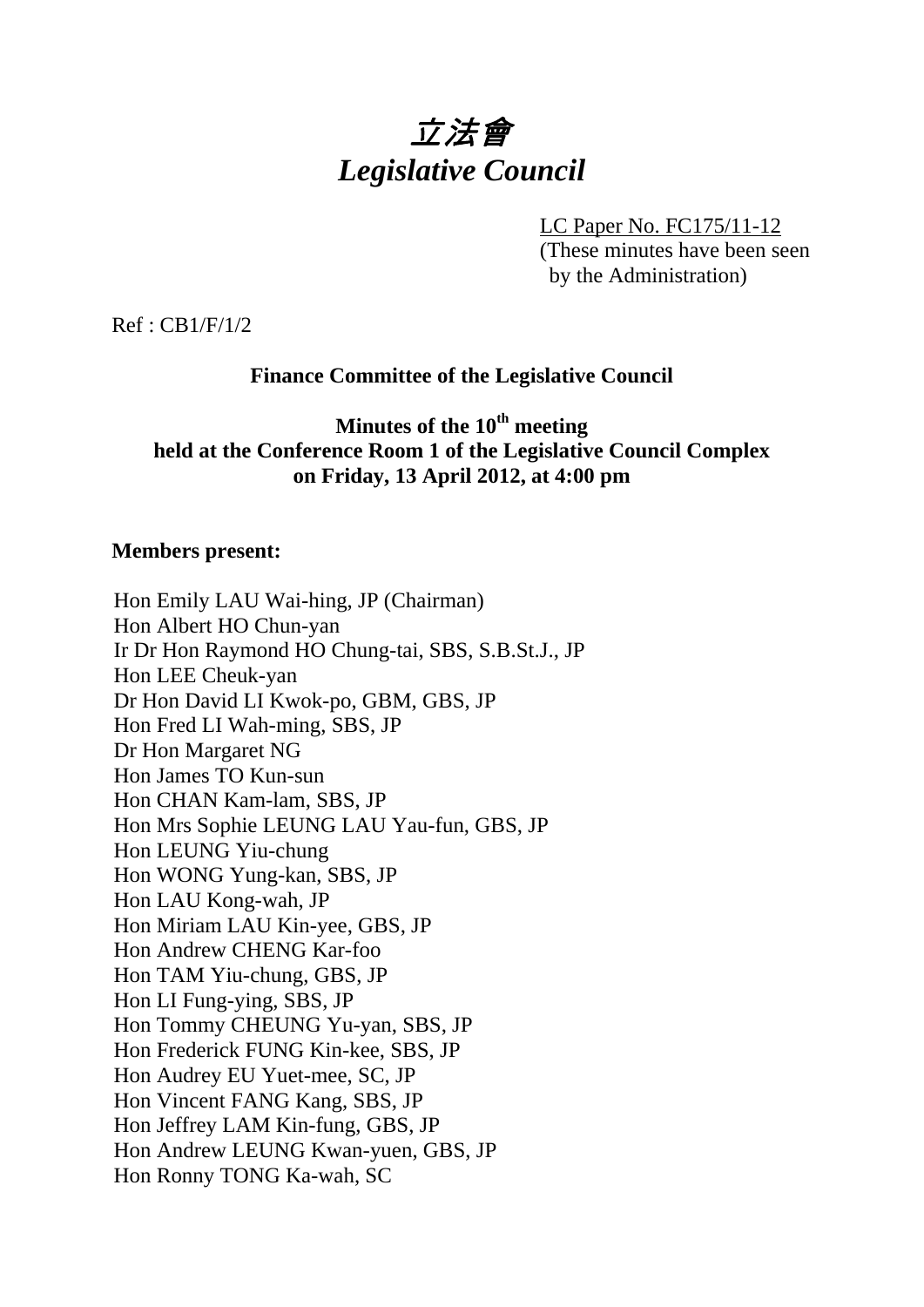Hon CHIM Pui-chung Hon KAM Nai-wai, MH Hon Cyd HO Sau-lan Hon Starry LEE Wai-king, JP Dr Hon LAM Tai-fai, BBS, JP Hon CHAN Hak-kan Hon Paul CHAN Mo-po, MH, JP Hon CHAN Kin-por, JP Dr Hon Priscilla LEUNG Mei-fun, JP Dr Hon LEUNG Ka-lau Hon CHEUNG Kwok-che Hon WONG Sing-chi Hon WONG Kwok-kin, BBS Hon IP Wai-ming, MH Hon IP Kwok-him, GBS, JP Hon Mrs Regina IP LAU Suk-yee, GBS, JP Dr Hon PAN Pey-chyou Hon Paul TSE Wai-chun, JP Dr Hon Samson TAM Wai-ho, JP Hon Alan LEONG Kah-kit, SC Hon Tanya CHAN Hon Albert CHAN Wai-yip Hon WONG Yuk-man

#### **Members absent:**

Prof Hon Patrick LAU Sau-shing, SBS, JP (Deputy Chairman) Hon CHEUNG Man-kwong Dr Hon Philip WONG Yu-hong, GBS Hon LAU Wong-fat, GBM, GBS, JP Hon Timothy FOK Tsun-ting, GBS, JP Hon Abraham SHEK Lai-him, SBS, JP Hon WONG Kwok-hing, MH Hon LEE Wing-tat Dr Hon Joseph LEE Kok-long, SBS, JP Hon CHEUNG Hok-ming, GBS, JP Hon WONG Ting-kwong, BBS, JP Hon LEUNG Kwok-hung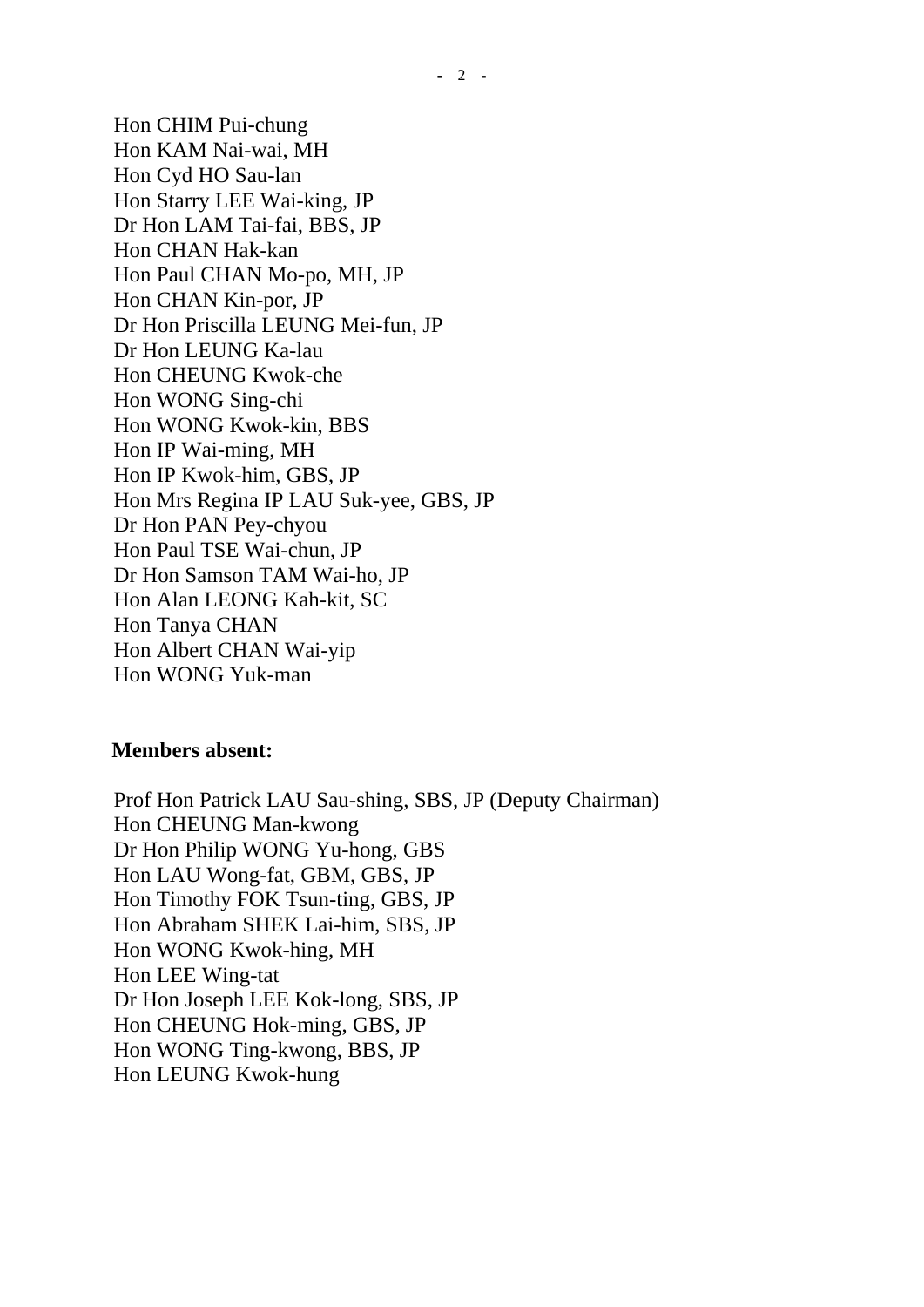# **Public officers attending:**

| Professor K C CHAN, SBS, JP | Secretary for Financial Services and<br>the Treasury |  |  |  |
|-----------------------------|------------------------------------------------------|--|--|--|
| Mr Stanley YING, JP         | Permanent Secretary for Financial                    |  |  |  |
|                             | Services and the Treasury (Treasury)                 |  |  |  |
| Ms Esther LEUNG, JP         | Deputy Secretary for Financial                       |  |  |  |
|                             | Services and the Treasury (Treasury) 1               |  |  |  |
| Ms Elsie YUEN               | Principal Executive Officer (General),               |  |  |  |
|                             | Financial Services and the Treasury                  |  |  |  |
|                             | <b>Bureau</b> (The Treasury Branch)                  |  |  |  |
|                             |                                                      |  |  |  |
| Mr Joe WONG Chi-cho, JP     | Deputy Secretary for Commerce and<br>Economic        |  |  |  |
|                             | Development                                          |  |  |  |
|                             | (Communications and Technology)                      |  |  |  |
| Ms Ida LEE Bik-sai          | Principal Assistant Secretary for                    |  |  |  |
|                             | and<br>Economic<br>Commerce                          |  |  |  |
|                             | Development (Communications and                      |  |  |  |
|                             | Technology) B                                        |  |  |  |
| Mr Jerry LIU Wing-leung     | Head of Create<br>Hong Kong,                         |  |  |  |
|                             | Economic<br>Commerce<br>and                          |  |  |  |
|                             | Development Bureau                                   |  |  |  |
| Dr Edmund LEE Tak-yue       | Executive Director, Hong<br>Kong                     |  |  |  |
|                             | Design Centre                                        |  |  |  |
| Miss Bella MUI Bun-ngar     | Principal Assistant Secretary<br>for                 |  |  |  |
|                             | Security $(B)$                                       |  |  |  |
| Dr Shane LO Siu-hang, FSMSM | Assistant Director of Fire Services                  |  |  |  |
|                             | (Headquarters)                                       |  |  |  |
| Mr MAK Kwok-sum             | Senior Divisional Officer (Information               |  |  |  |
|                             | Technology Management),<br>Fire                      |  |  |  |
|                             | <b>Services Department</b>                           |  |  |  |
| Miss Amy CHAN Yuen-man      | Principal Assistant Secretary<br>for                 |  |  |  |
|                             | Transport and Housing (Transport) 6                  |  |  |  |
| Mr LEUNG Tak-fai            | Assistant Commissioner for Transport                 |  |  |  |
|                             | (Technical Service)                                  |  |  |  |
| Mr LI Chi-chiu              | Chief Engineer (Traffic Control),                    |  |  |  |
|                             | <b>Transport Department</b>                          |  |  |  |
| Mr Eric CHENG Tak-ming      | Acting Chief Superintendent of Police                |  |  |  |
|                             | (Traffic)                                            |  |  |  |
| Mr Shylock WONG Yiu-ming    | Superintendent of Police<br>(Law)                    |  |  |  |
|                             | Revision and Projects) (Traffic Branch               |  |  |  |
|                             | Headquarters)                                        |  |  |  |
| Mrs Avia LAI WONG Shuk-han  | Deputy Secretary for Home Affairs (3)                |  |  |  |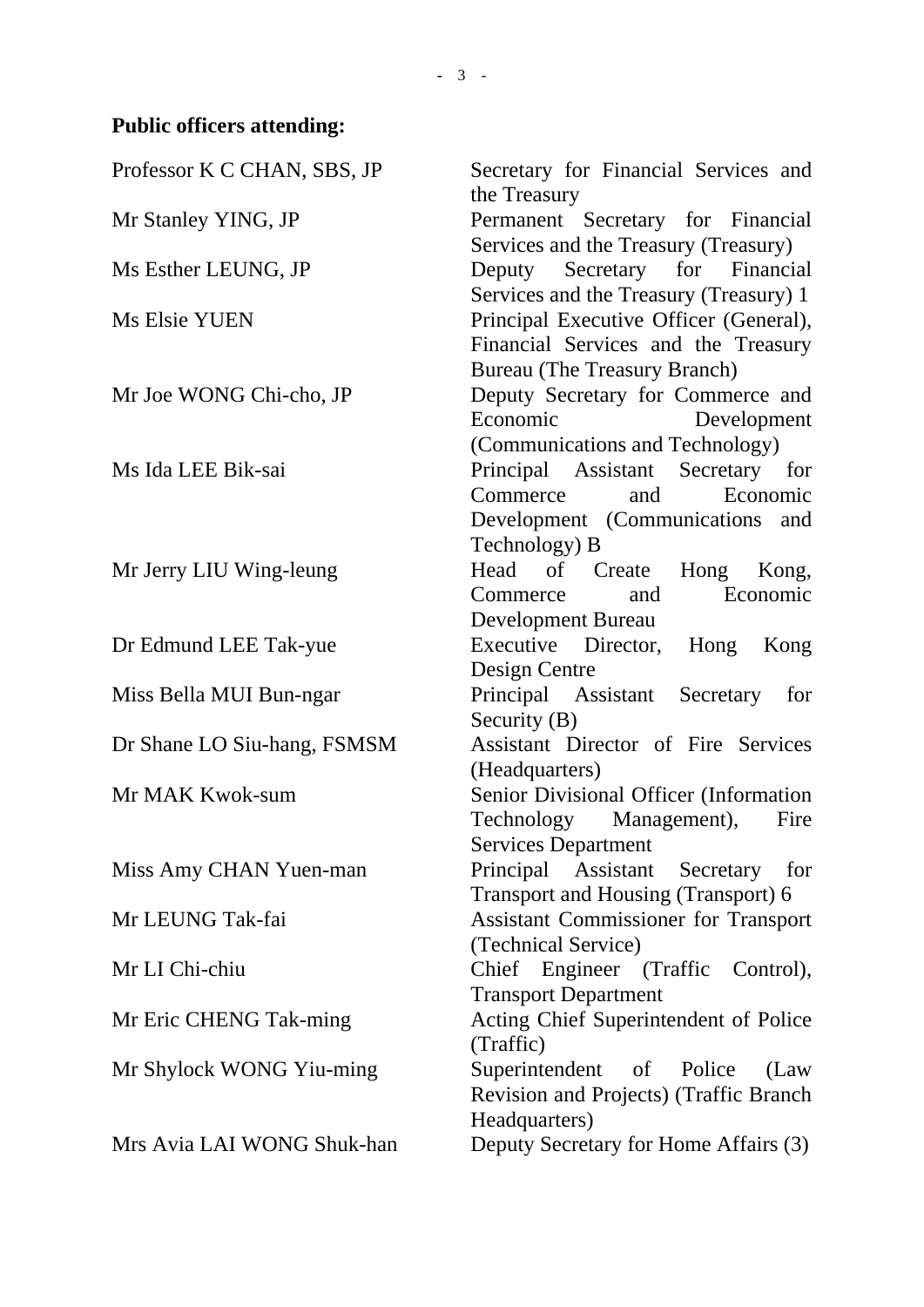| Miss WONG Yuet-wah          | Principal Assistant Secretary for Home                                                                                 |  |  |  |
|-----------------------------|------------------------------------------------------------------------------------------------------------------------|--|--|--|
| Dr Louis NG Chi-wa          | Affairs (Culture) 2<br><b>Assistant</b> Director<br>of Leisure<br>and<br>(Heritage)<br>Cultural Services<br>and        |  |  |  |
| Ms Belinda WONG Sau-lan     | Museums)<br>Chief Curator (Heritage Museum),<br>Cultural<br><b>Services</b><br>Leisure<br>and<br>Department            |  |  |  |
| Ms Anissa WONG Sean-yee, JP | for<br>Permanent<br>Secretary<br>the<br>Environment/Director<br>of<br><b>Environmental Protection</b>                  |  |  |  |
| Mr MOK Wai-chuen, JP        | of<br>Acting<br>Deputy Director<br>Environmental Protection (3)                                                        |  |  |  |
| Mr YAM Yat-shing            | Environmental<br>Senior<br>Protection<br>Officer<br>(Mobile)<br>Source),<br><b>Environmental Protection Department</b> |  |  |  |
| Mr David TSANG Man-wai      | Senior Engineer (Vehicle Safety),<br><b>Transport Department</b>                                                       |  |  |  |
| <b>Clerk in attendance:</b> |                                                                                                                        |  |  |  |
| Mrs Constance LI            | <b>Assistant Secretary General 1</b>                                                                                   |  |  |  |
| <b>Staff in attendance:</b> |                                                                                                                        |  |  |  |
| Ms Anita SIT                | Chief Council Secretary (1)5                                                                                           |  |  |  |
| Mr Daniel SIN               | Senior Council Secretary (1)7                                                                                          |  |  |  |
| Mr Frankie WOO              | Senior Legislative Assistant (1)3                                                                                      |  |  |  |

#### **Item No. 1 - FCR(2012-13)1 RECOMMENDATIONS OF THE ESTABLISHMENT SUBCOMMITTEE MADE ON 18 JANUARY 2012**

\_\_\_\_\_\_\_\_\_\_\_\_\_\_\_\_\_\_\_\_\_\_\_\_\_\_\_\_\_\_\_\_\_\_\_\_\_\_\_\_\_\_\_\_\_\_\_\_\_\_\_\_\_\_\_\_\_\_\_\_\_\_\_\_

Ms Christy YAU Legislative Assistant (1)8

 The Chairman advised that the Committee's approval was sought for the staffing proposals in FCR(2012-13)1 which were recommended by the Establishment Subcommittee on 18 January 2012.

2. The Chairman put the item to vote. The Committee approved the funding proposals.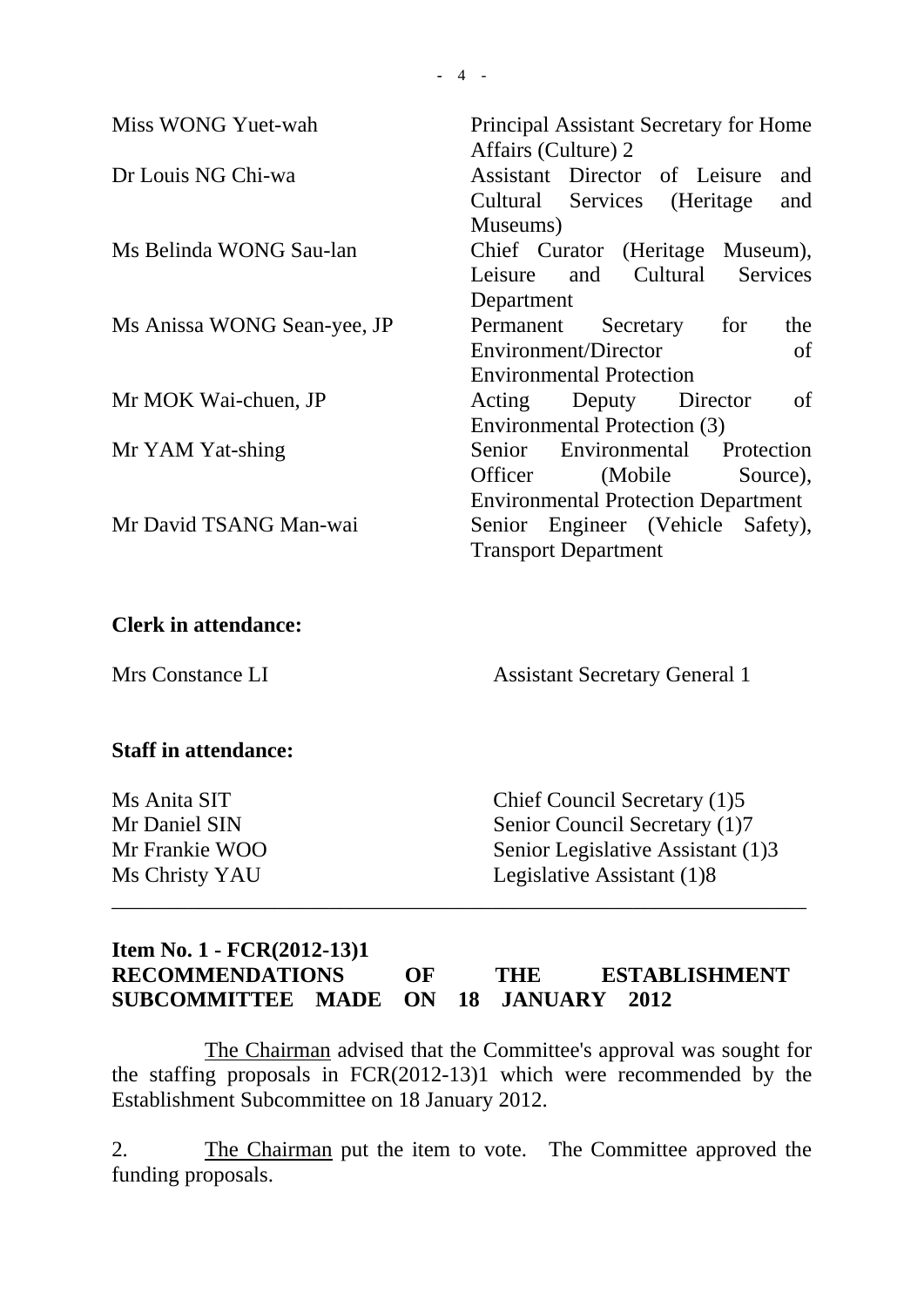# **Item No. 2 - FCR(2012-13)2 RECOMMENDATIONS OF THE PUBLIC WORKS SUBCOMMITTEE MADE ON 9 JANUARY AND 8 FEBRUARY 2012**

3. The Chairman advised that the Committee's approval was sought for the proposals in FCR(2012-13)2 which were recommended by the Public Works Subcommittee (PWSC) held on 9 January 2012 and 8 February 2012. She said that at the meeting of 8 February 2012, Ms Cyd HO had requested that the item PWSC(2011-12)50 on "798TH Improvement to Pok Oi Interchange" should be submitted to the Finance Committee for separate voting. Ms HO had subsequently withdrawn her request. No other PWSC members had requested to put any item of the proposals for separate voting.

4. The Chairman put the item to vote. The Committee approved the funding proposals.

# **Item No. 3 - FCR(2012-13)3**

|                 |                                                                 |                               |     |                    | <b>HEAD 55 - GOVERNMENT SECRETARIAT : COMMERCE</b> |  |  |
|-----------------|-----------------------------------------------------------------|-------------------------------|-----|--------------------|----------------------------------------------------|--|--|
|                 | <b>AND</b>                                                      | <b>ECONOMIC</b>               |     | <b>DEVELOPMENT</b> | <b>BUREAU</b>                                      |  |  |
|                 |                                                                 | <b>(COMMUNICATIONS)</b>       | AND |                    | <b>TECHNOLOGY</b>                                  |  |  |
|                 | <b>BRANCH</b> )                                                 |                               |     |                    |                                                    |  |  |
|                 | <b>Subhead 700 General non-recurrent</b>                        |                               |     |                    |                                                    |  |  |
| <b>Item 897</b> | <b>Hong Kong Design Centre</b>                                  |                               |     |                    |                                                    |  |  |
| New item        | "Business of Design Week and Hong Kong Design Centre<br>Awards" |                               |     |                    |                                                    |  |  |
| New item        |                                                                 | "Design Incubation Programme" |     |                    |                                                    |  |  |

5. The Chairman advised that the item sought the Committee's approval to increase the commitment by \$70 million to support the operation of the Hong Kong Design Centre (HKDC) for three years from 1 July 2012 to 30 June 2015; to create a new commitment of \$37.5 million to provide dedicated funding to enable HKDC to organize the Business of Design Week and Hong Kong Design Centre Awards; and to create a new commitment of \$26.25 million to provide funding support for HKDC to operate the Design Incubation Programme (DIP) from 1 May 2012.

6. Mr WONG Yuk-man, Chairman of the Panel 0n Information Technology and Broadcasting (ITB Panel), reported that the ITB Panel discussed the proposal at its meeting on 14 November 2011. Panel members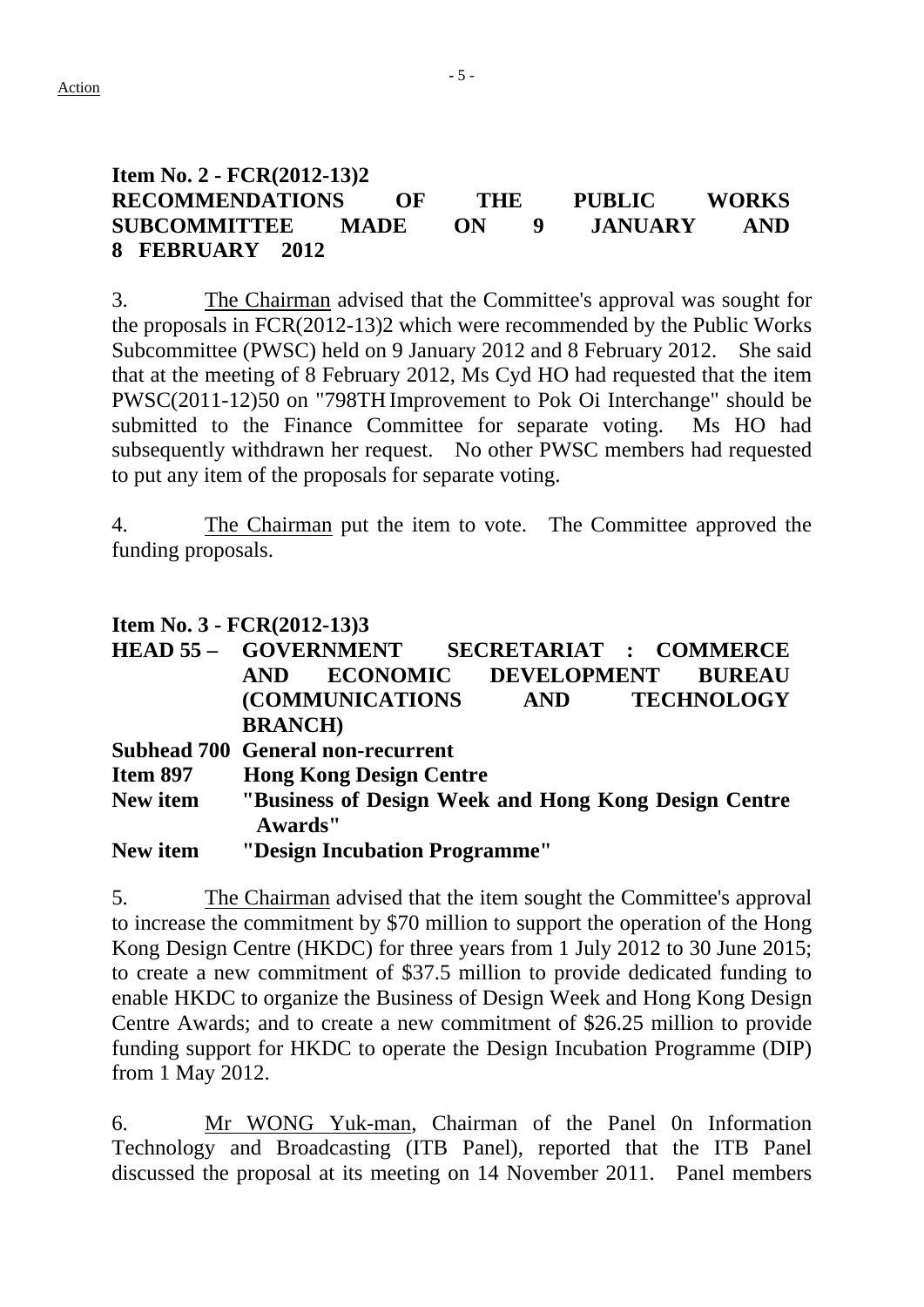supported the funding application in principle. He said that some Panel members considered that the grooming of talents was vital to the development of the design industry, while other members considered that the concept of design should not be limited to product design only, but should include innovative designs for business systems. Panel members also suggested that Design Mart events should be staged more frequently to enable budding designers to communicate directly with the public and to showcase their creative ideas. One member expressed concern about the corporate governance of HKDC, and suggested that HKDC should make public, through its website, the attendance rate of its directors at Board meetings. The Administration had been requested to provide information on examples of successful commercialization of design deliverables in Hong Kong.

7. Mr WONG Yuk-man further reported that at the Panel meeting held on 13 February 2012, members supported the Administration's proposal to extend DIP and the funding proposal to enable HKDC to administer the second phase DIP. Some Panel members considered that the Administration should step up support for incubatees to build up their brands and to explore collaboration opportunities with Mainland industries. In response to members' requests, the Administration had provided information on the respective amounts of funding to be used for meeting rental payments to the Hong Kong Science and Technology Parks Corporation and the operating expenses to be incurred by HKDC in the second phase DIP.

8. Ms Cyd HO said that some practitioners of the design sector had reflected to her that many Hong Kong-groomed designers operating overseas had hoped to maintain part of their business in Hong Kong. However, they eventually gave up the idea in view of the high rentals and operating costs in Hong Kong. She asked if the Administration and HKDC were aware of the problem.

9. Deputy Secretary for Commerce and Economic Development (Communications and Technology) (DS(CT)) said that the current funding proposal would enable support, such as office accommodation, to be provided under DIP to design start-ups during the two-year incubation period. It would be a business decision of these companies as to whether or not they would remain in Hong Kong in the long term. HKDC would help new start-ups through its incubation services and facilities provided at the InnoCentre in Kowloon Tong. The funding being sought would allow HKDC to provide these support services.

10. Ms Cyd HO said that the Administration should incentivize locally groomed designers to stay in Hong Kong, otherwise HKDC would be wasting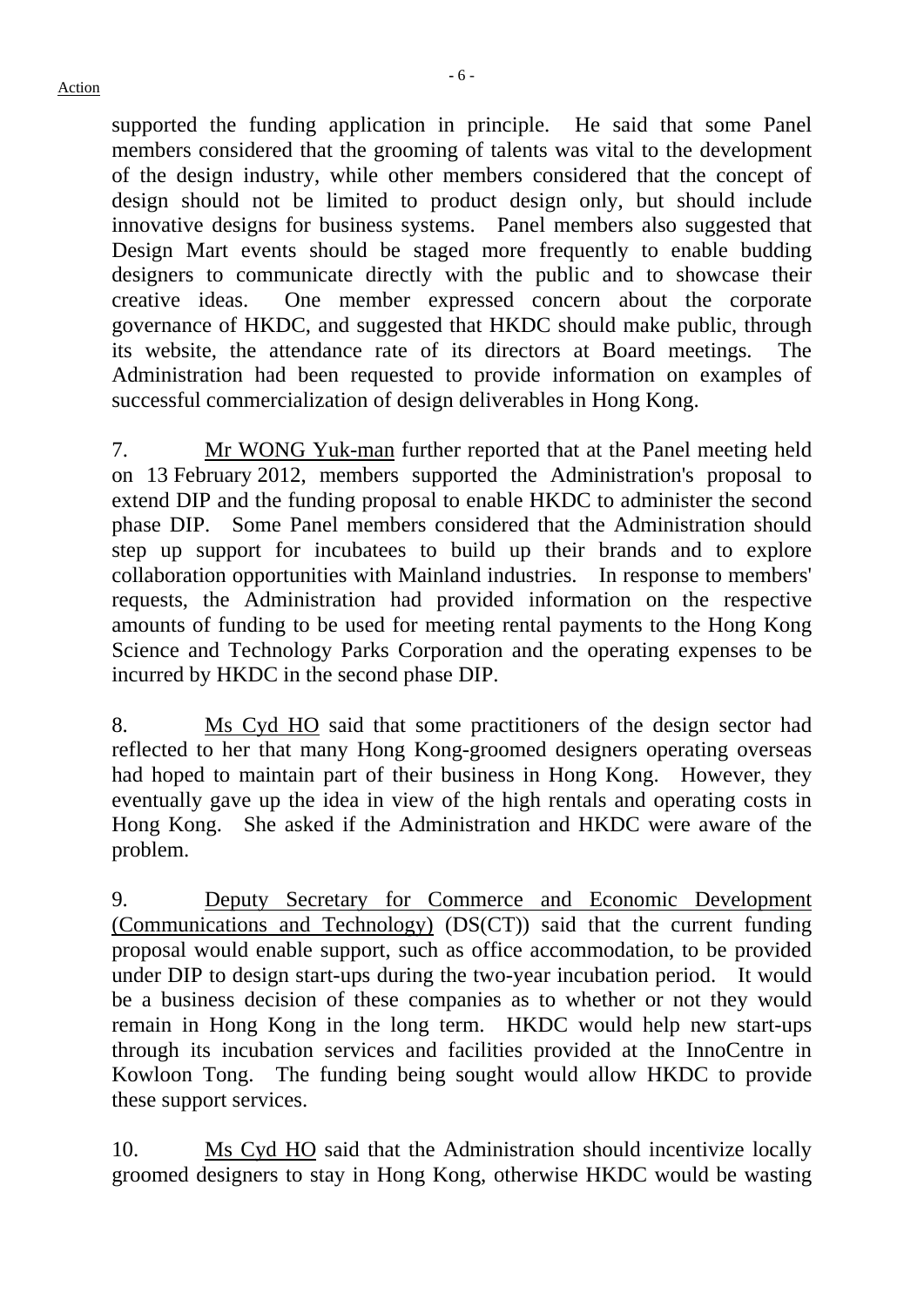incubation resources in developing talents for other countries. She asked if the Administration would relax the restrictions on the use of industrial buildings, so that new design start-ups not yet having a production line could operate a design base in those premises. DS(CT) replied that the Former Hollywood Road Police Married Quarters (PMQ) was being converted to operate as a creative industries landmark, which would provide studio-shop facility for design start-ups as well as well-established companies. Ms HO pointed out that PMQ was intended to be operated more as a studio cum showroom than an office building for design start-ups and the PMQ operator would only select relatively few well-established companies to be its tenants. The Chairman asked the Administration to take note of Ms HO's concern.

11. Mr WONG Yuk-man said that Members belonging to the People's Power supported the funding proposal in principle. He had reservations on the Hong Kong Design Centre Awards, as the event appeared more of a gimmick than having practical impact on the design industry. It was questionable whether a large amount of resources should be spent on it. He had examined HKDC's initiatives in detail and had visited some of the activities conducted. Initiatives such as promoting the Hong Kong Design Directory and the organization of master classes were conducive to the development of the design industry in Hong Kong and should be further enhanced. Some other programmes, such as the Knowledge of Design Week (KODW), experience sharing sessions, and executive programmes appeared ineffectual. He considered that as the design sector was quite small and practitioners were in frequent contacts with one another, promoting experience sharing should not be HKDC's main focus. Mr WONG further commented that HKDC should not be responsible for running the Institute of Design Knowledge (IDK), as similar courses or programmes were being offered by the Hong Kong Polytechnic University and the Hong Kong Institute of Vocational Education. However, Design Mart events merited further resource support, as they were helpful in broadening design practitioners' networks.

12. Mr WONG Yuk-man also referred to the findings of the Director of Audit in 2008 about the HKDC's management problems, such as having adjusted the salary of Design Support Programme project staff without prior approval from the Innovation and Technology Commission; having credited staff salary expenditure to programme accounts, and having used, without authorization, the proceeds of \$600,000 from auctioning of creative products in December 2007. The Administration had reported to the ITB Panel at its meeting on 14 November 2011 that improvement to HKDC's governance and internal control had been instituted by appointing Government representatives in HKDC's Board; HKDC had also completed an internal audit exercise conducted by an outside audit firm, and had since put in place internal control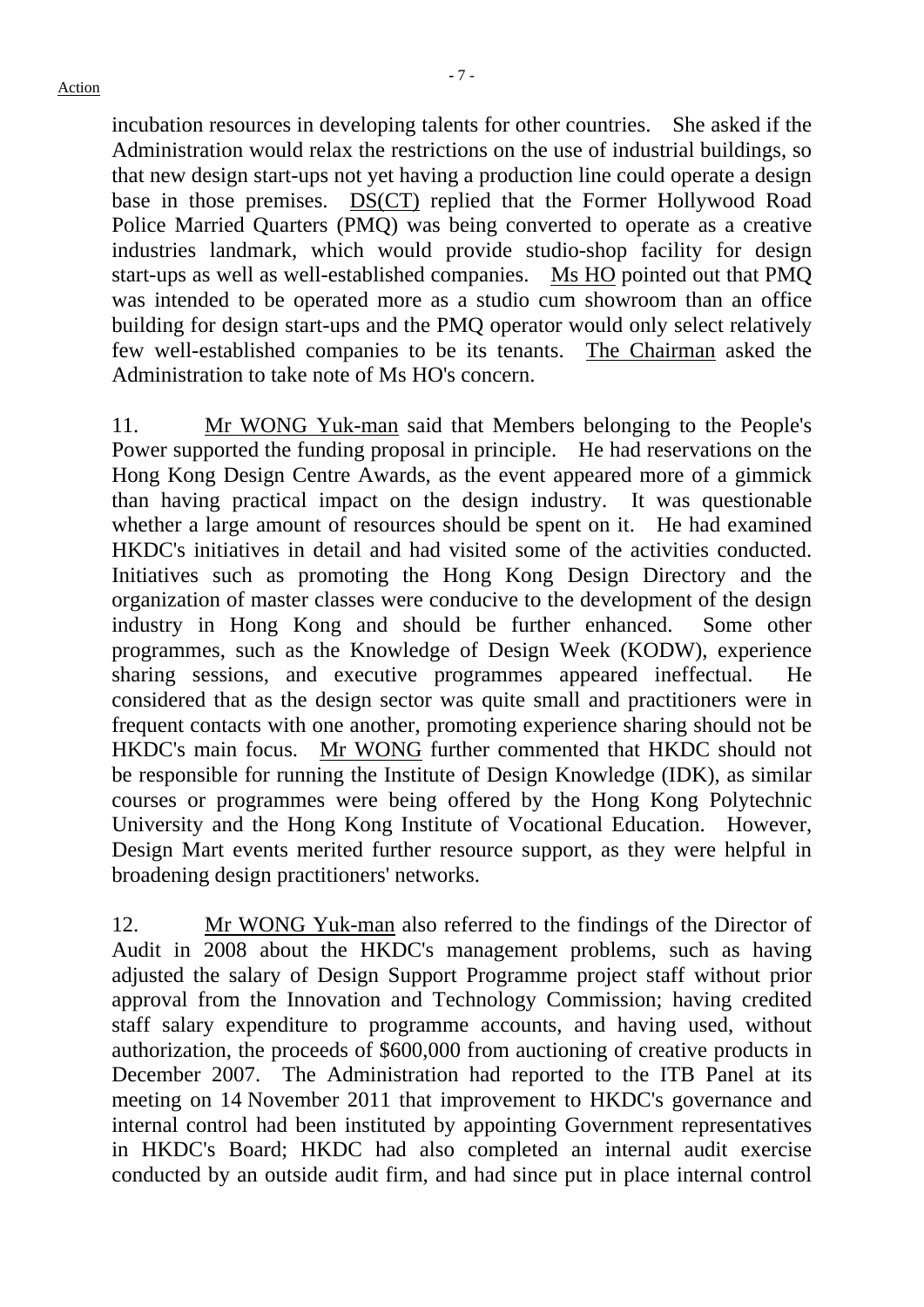measures. Mr WONG commented that the impartiality of the audit process was questionable as HKDC appointed the audit firm with its own funds. The internal control mechanism was not meaningful if HKDC's management would not be accountable to the Government's representatives in the HKDC Board. He stressed that the internal control and audit mechanisms should at least be seen impartial.

13. DS(CT) said that the Administration had been working with HKDC to improve the latter's corporate governance and to implement measures in response to the recommendations of the Director of Audit. The Administration would enter into a new funding agreement with HKDC which would set out detailed control requirements. The Administration would monitor the performance of HKDC through its three-year business plans, annual reports and half-year operational reports and audited reports, and through its representative in the HKDC Board.

14. ED, HKDC supplemented that HKDC would consider introducing more practical and effectual activities to help the design industry. The Design Mart events would continue to be organized, and HKDC had been exploring with different shopping malls the possibilities of launching Design Mart events outside the InnoCentre. ED, HKDC explained that the setting up of IDK (also KODW) was unique and not intended to compete with the other training institutions, but to focus on raising the professional level and horizon of design professionals and business executives. As distinct from conventional institutional-based training programmes, IDK would adopt a more dynamic and flexible approach in developing programmes that would take note of the market trend and promote better knowledge exchange among practitioners. At the same time, IDK could also provide a useful platform for executives to better appreciate the power of design across disciplines for value creation. IDK was a pioneer attempt and HKDC would make improvements in the light of experience gained.

15. There being no further questions, the Chairman put the item to vote. The Committee approved the proposal.

**Item No. 4 - FCR(2012-13)4 CAPITAL WORKS RESERVE FUND HEAD 710 – COMPUTERISATION Fire Services Department New Subhead "Development of Asset Management and Maintenance System"**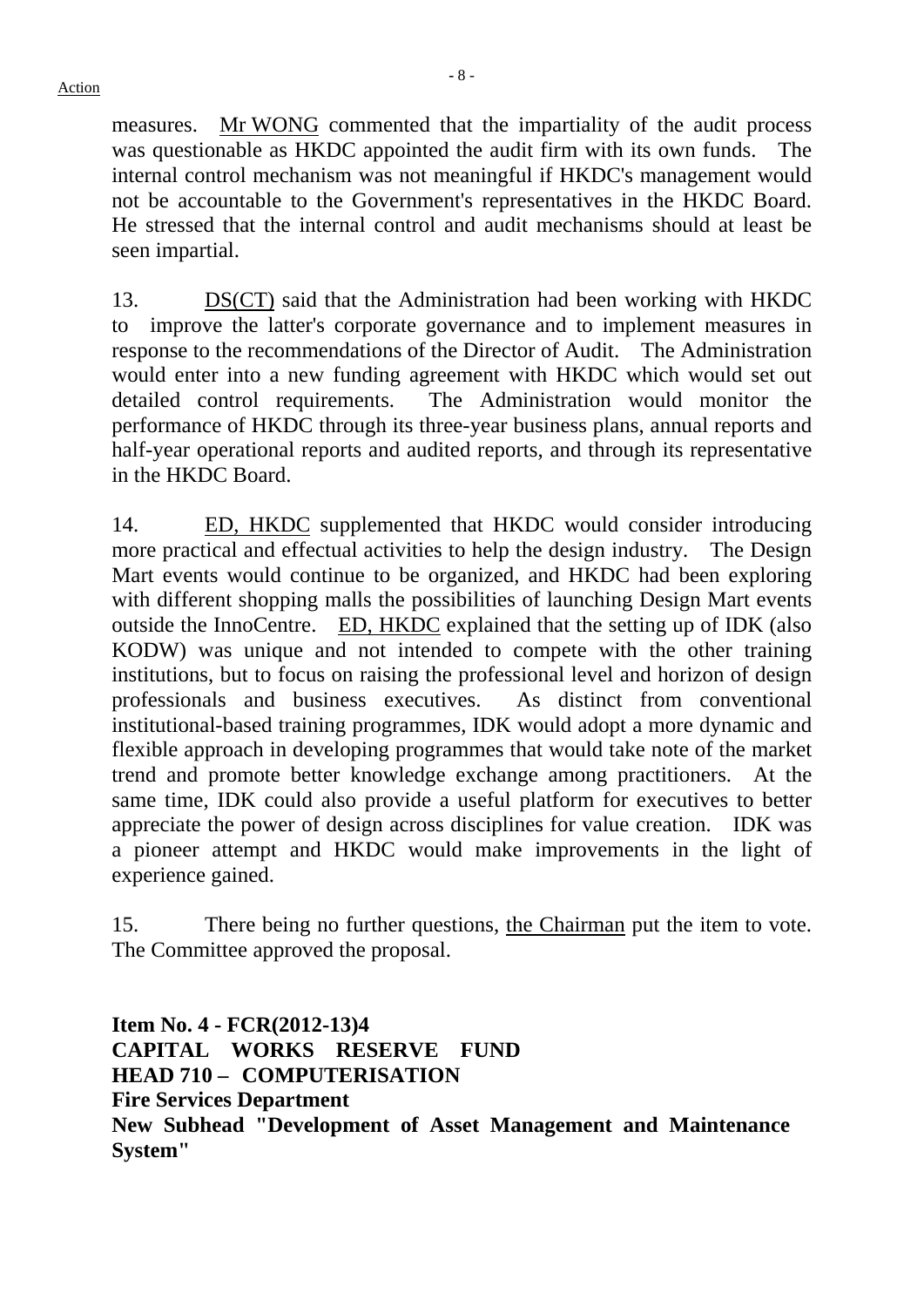16. The Chairman advised that the item sought the Committee's approval of a new commitment of \$49,830,000 for the development of an Asset Management and Maintenance System in the Fire Services Department.

17. The Chairman put the item to vote. The Committee approved the funding proposal.

# **Item No. 5 - FCR(2012-13)5 CAPITAL WORKS RESERVE FUND HEAD 708 – CAPITAL SUBVENTIONS AND MAJOR SYSTEMS AND EQUIPMENT Transport Department New Subhead "Expansion of Red Light Camera System, Phase 4"**

18. The Chairman advised that the item sought the Committee's approval for a new commitment of \$48,135,000 for expanding the red light camera system to cover more signalized road junctions.

19. The Chairman said that the Administration had provided supplementary information, which was tabled at the meeting, on the reasons for including the amount of charges by the Electrical and Mechanical Services Trading Fund for its management services in working out the contingency sum of the project.

20. Ms Cyd HO referred to the recent traffic accident where a heavy vehicle rolled back down Eastern Street after its engine stalled, causing heavy casualties. She said that there were quite a number of steep roads on the Hong Kong Island. Red light jumping at those road junctions was particularly dangerous. Apart from installing red light camera systems to deter traffic violation, Ms HO asked if the Administration would install other facilities, such as speed bumps, or put up suitable signage at conspicuous locations to remind drivers to slow down or pause their vehicles at those junctions.

21. Assistant Commissioner for Transport/Technical Service (AC for T/TS) said that the precise locations of the red light cameras would be further adjusted taking into account the latest accident statistics and the prevalence of red light jumping activities. To enhance road safety at steep roads, the Administration implemented a host of traffic control measures on an ongoing basis, including changing traffic direction to uphill only at certain steep roads and erecting appropriate traffic signs to alert drivers of the gradient of the roads and remind them to drive carefully.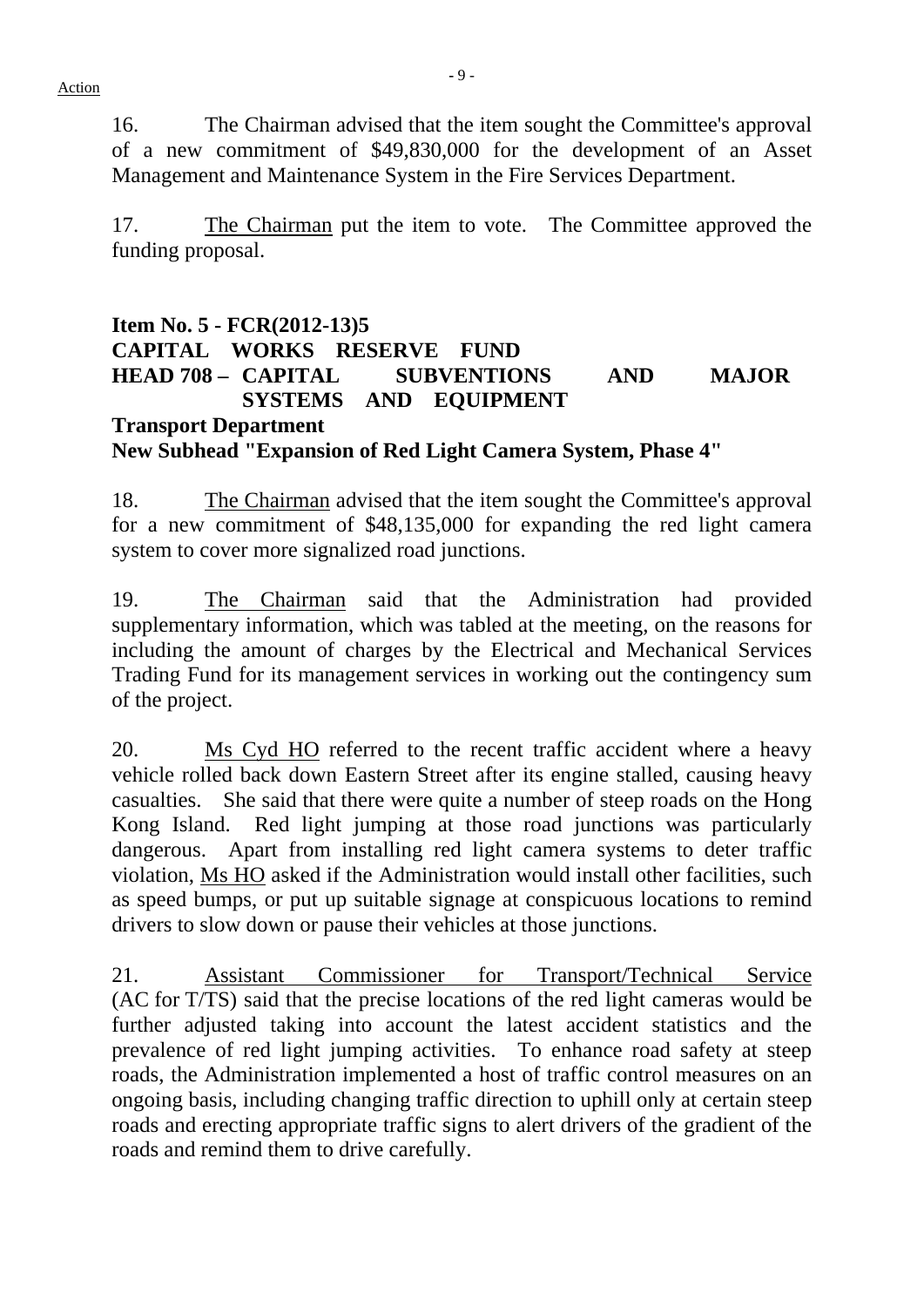22. Ms Cyd HO suggested that the Administration should explore with relevant District Councils measures to improve road traffic safety, and should not merely rely on the red light camera systems to prevent traffic accidents.

23. Dr PAN Pey-chyou said that Members belonging to the Federation of Trade Unions supported the funding proposal as red light jumping posed serious threats to road safety. He said that some of the roads in Hong Kong were quite wide and often a traffic signal had turned amber or red when a vehicle was half way across a crossroad, even though the driver was not intended to jump the light. He asked if the Administration would lengthen the time interval of the amber light signal at wide crossroads.

24. AC for T/TS advised that the existing design of traffic signals had already addressed members' concern. Sufficient time was allowed for vehicles travelling at normal speed to clear the junctions, before the traffic signals in other direction turned green, to avoid collision. He added that amber light jumping was not an offence if a running vehicle which, when the traffic signals changed to amber, was so close to the traffic signals that it could not safely be stopped before passing the signals.

25. There being no further questions, the Chairman put the item to vote. The Committee approved the proposal.

|                     | Item No. 6- $FCR(2012-13)6$                      |      |                 |                 |  |  |  |
|---------------------|--------------------------------------------------|------|-----------------|-----------------|--|--|--|
| $HEAD 95 - LEISURE$ |                                                  | AND. | <b>CULTURAL</b> | <b>SERVICES</b> |  |  |  |
|                     | <b>DEPARTMENT</b>                                |      |                 |                 |  |  |  |
|                     | <b>Subhead 700 General non-recurrent</b>         |      |                 |                 |  |  |  |
|                     | New Item "Organising an exhibition on Bruce Lee" |      |                 |                 |  |  |  |

26. The Chairman advised that the item sought the Committee's approval for a new commitment of \$24,850,000 for organizing an exhibition on Bruce Lee at the Hong Kong Heritage Museum.

27. Mr IP Kwok-him, Chairman of the Panel on Home Affairs, reported that the Panel discussed the proposal at its meeting held on 10 February 2012. Panel members supported the proposal and the submission of funding application to the Finance Committee. Panel members generally considered that, in recognition of Mr Bruce LEE's considerable contribution to Chinese martial arts and Hong Kong's film industry, the Administration should set up a permanent exhibition hall of appropriate scale on Mr Bruce LEE and Chinese martial arts.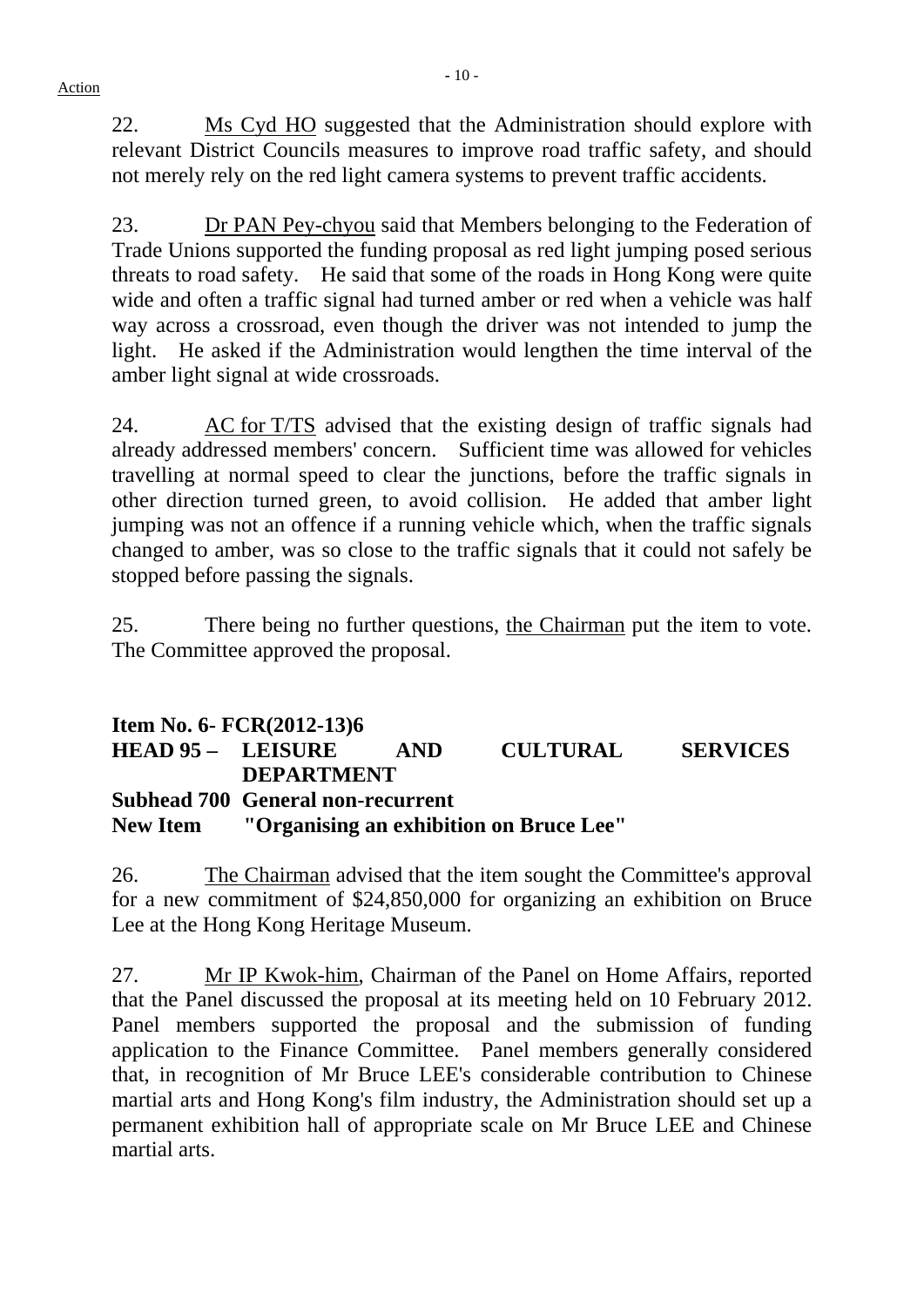28. As no member raised question, the Chairman put the item to vote. The Committee approved the funding proposal.

# **Item No.7- FCR(2012-13)7 HEAD 44 – ENVIRONMENTAL PROTECTION DEPARTMENT Subhead 700 General non-recurrent**

# **New Item "One-off subsidy to assist vehicle owners to replace the catalytic converters and oxygen sensors of their petrol and liquefied petroleum gas taxis and light buses"**

29. The Chairman advised that the item sought the Committee's approval for the creation of a new commitment of \$150 million for providing a one-off subsidy to assist vehicle owners to replace the catalytic converters and oxygen sensors of their taxis and light buses that were fuelled by petrol or liquefied petroleum gas (LPG).

30. Ms Miriam LAU said that the taxi and public light bus (PLB) sectors welcomed the Administration's proposal. They were, however, concerned about the long-term financial burden of having to replace the catalytic converters and oxygen sensors every 18 months, as the Administration only planned to provide a one-off subsidy. The sectors had also reflected that other vehicle parts, namely, mixers, evaporators and exhaust gas recirculation control valves, would also affect a vehicle's emission performance and needed regular replacement. She asked whether the Administration would provide any long-term financial support to the sectors, and whether additional subsidies would be provided for the replacement of other component parts she had mentioned.

31. Permanent Secretary for the Environment / Director of Environmental Protection (PSEN/DEP) explained that different vehicle component parts served different functions. As the catalytic converters and oxygen sensors were the most critical in reducing emissions, they were specifically targeted for replacement. Deputy Director of Environmental Protection (3) (DDEP(3)) supplemented that mixers, evaporators and exhaust gas recirculation control valves were more durable, and required only regular cleansing rather than periodic replacement. The Environmental Protection Department (EPD) would produce information pamphlets to advise vehicle owners and operators on how to cleanse these components.

32. As regards the feasibility of providing longer term subsidies to LPG taxi or light bus owners, PSEN/DEP responded that owners should primarily be responsible for the proper maintenance of their vehicles. The Administration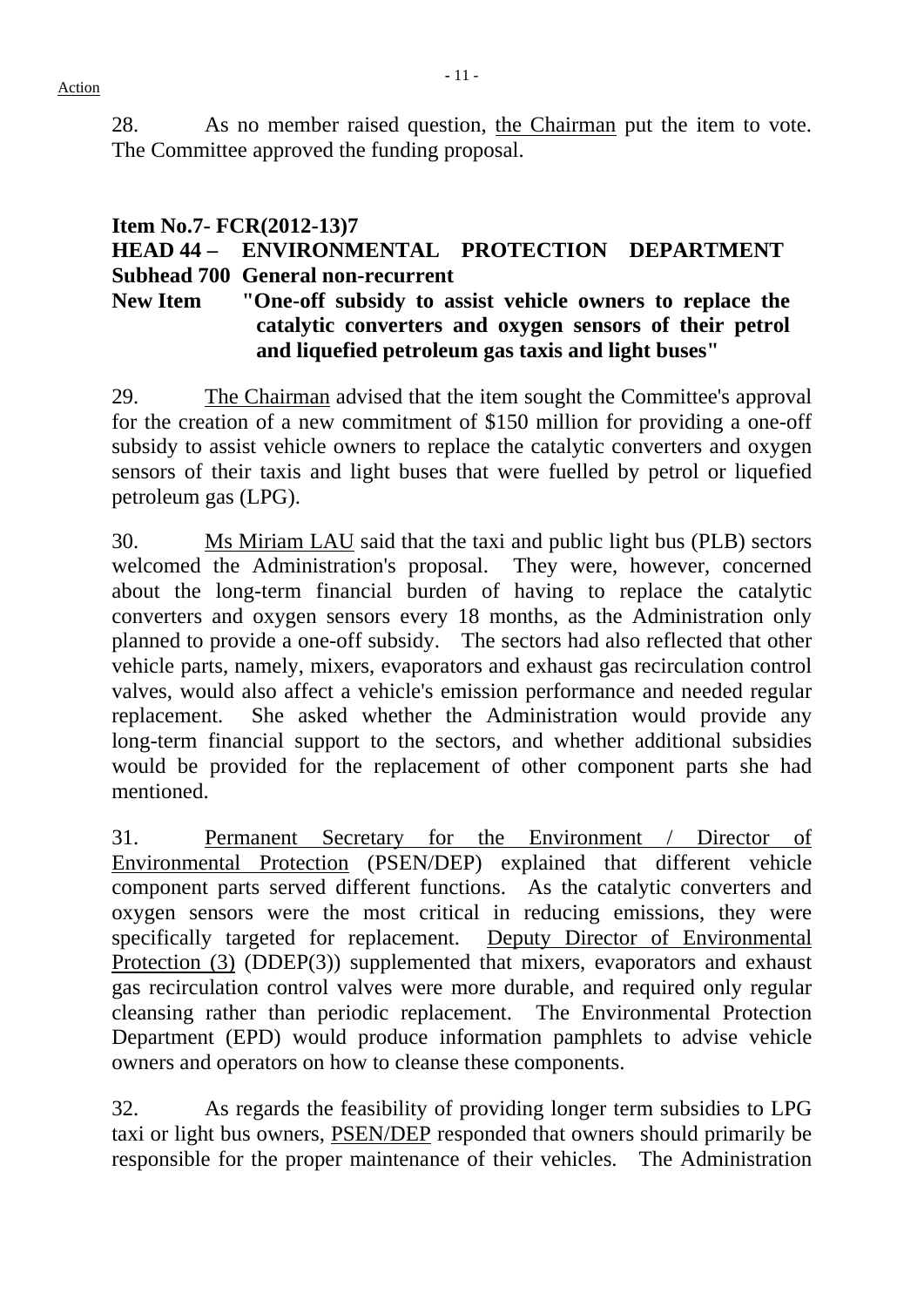estimated that the average cost of replacing the catalytic converter and oxygen sensor for a vehicle was about \$6,060. The actual cost might vary from vehicle model to vehicle model. She stressed that the resultant improvement in vehicle performance and fuel savings would outweigh the replacement and maintenance costs. DDEP(3) supplemented that the estimated replacement cost included the replacement of worn-out pipes and ducts. In future, vehicle owners could replace the core parts, which should cost between \$1,000 and \$2,000 for a taxi.

33. Ms Miriam LAU said that she had advocated early replacement of the polluting components in taxis and light buses. The taxis and light buses sectors well understood the Administration's emission control measures, and did not resist them. They even urged the Administration to expedite implementation of the measures. Ms LAU said that the sectors understood that frequent cleansing of mixers, evaporators and exhaust gas recirculation control valves could contribute towards reducing vehicle emissions. However, the Administration should provide sufficient guidance to the sectors on how these components should be cleansed and how frequently they should be cleansed to achieve optimal effectiveness. She noted that the proposed funding allocation included \$2 million for arranging free training for mechanics and carrying out quality control work on the replacement parts. She queried the justification for providing training for mechanics, as the subsidies already included service costs, and remarked that the \$2 million should instead be used to produce technical guidance materials for the sectors to help them maintain their vehicles.

34. DDEP(3) said that the Administration had separate funding to produce pamphlets on maintenance guidelines for LPG taxi and light bus owners as well as maintenance mechanics. It was a normal practice of the Administration to provide necessary training for maintenance personnel when the Government introduced tighter emission control standards. Such support would, in the end, also benefit vehicle owners.

35. Ms Miriam LAU noted that 21 630 vehicles, comprising about 18 000 taxis and more than 3 000 PLBs, were eligible for the one-off subsidy, and the Administration expected that replacement programme would be completed within six months. She considered the timetable too optimistic and queried what specific arrangements the Administration would make to achieve this target.

36. PSEN/DEP added that if the funding application was approved, the Administration would proceed with the tendering exercises at the earliest opportunity. More than one contract would be awarded for the supply of catalytic converters and oxygen sensors and for the replacement services,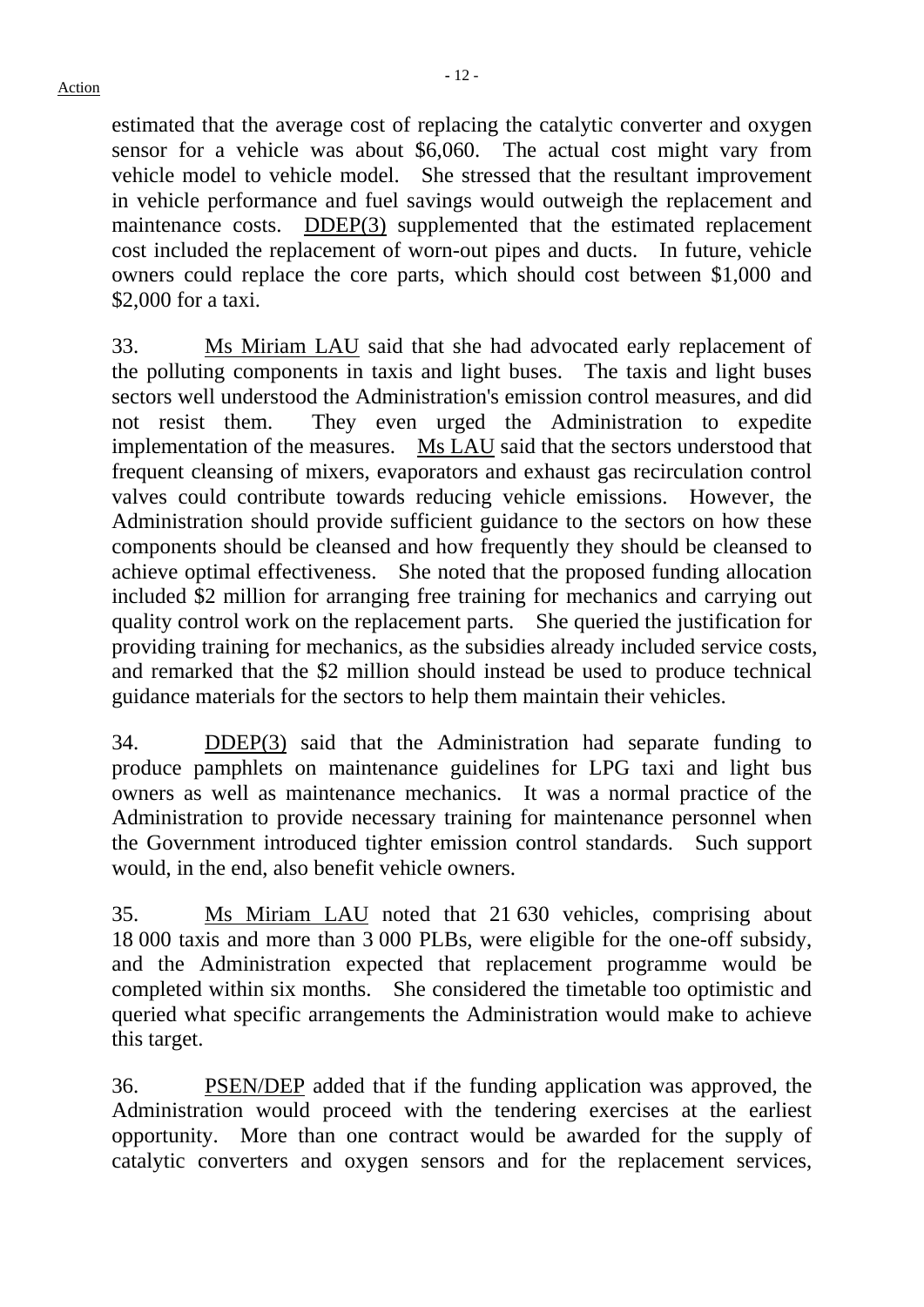respectively. The Administration would ensure that sufficient service points would be available in different convenient locations to ensure that the replacement programme could be completed within six months. In response to Ms Miriam LAU's enquiry, DDEP(3) said that the Administration intended to appoint about 30 workshops to offer the replacement service. Vehicle owners could book appointments in advance with the workshops to reduce waiting time and to speed up the replacement process.

37. Mr KAM Nai-wai expressed concern about the lack of competition in the provision of replacement services if only 30 workshops were to be appointed. He asked if the Administration would appoint more contractors, especially smaller scale contractors, to participate in the replacement programme.

38. DDEP(3) said that a workshop could service about 10 vehicles a day. With 30 workshops, the target of replacing the catalytic convertor and oxygen sensors of the 21 630 target vehicles within six months could be achieved. Upon receipt of the return tenders, the Administration would consider appointing a few more workshops to improve the overall geographical distribution of the workshops for offering more convenient services to the vehicle owners.

39. Mr KAM Nai-wai said that Members belonging to the Democratic Party (DP) supported measures that would help improve roadside air quality. He said that the Administration gave an impression that vehicles fuelled by LPG were almost emission free, but in fact vehicles that did not emit black smoke could still emit excessive amount of nitrogen oxides, carbon monoxide and other volatile organic compounds. Mr KAM referred to the Administration's paper which stated that the number of days with Air Pollution Index (API) exceeding 100 had increased from 43 days in 2005 to 172 days in 2011. He asked about the number of such days would be reduced if the present funding application was approved and the proposed measures implemented.

40. PSEN/DEP said that upon completion of the replacement programme, the Administration would deploy roadside remote sensing equipment in mid 2013 to screen out in-use petrol and LPG vehicles that emit excessively and require their owners to rectify the excessive emission problem. The Administration estimated that the catalytic convertors of some 80% and 45% of road-running petrol/LPG taxis and light buses respectively had been worn out. The proportion of nitrogen oxides and carbohydrates from these vehicles was between 40% and 50% of the total vehicle emissions in busy roads of Hong Kong's urban areas. The Administration therefore targeted at these vehicles under the replacement programme. PSEN/DEP said that it was estimated that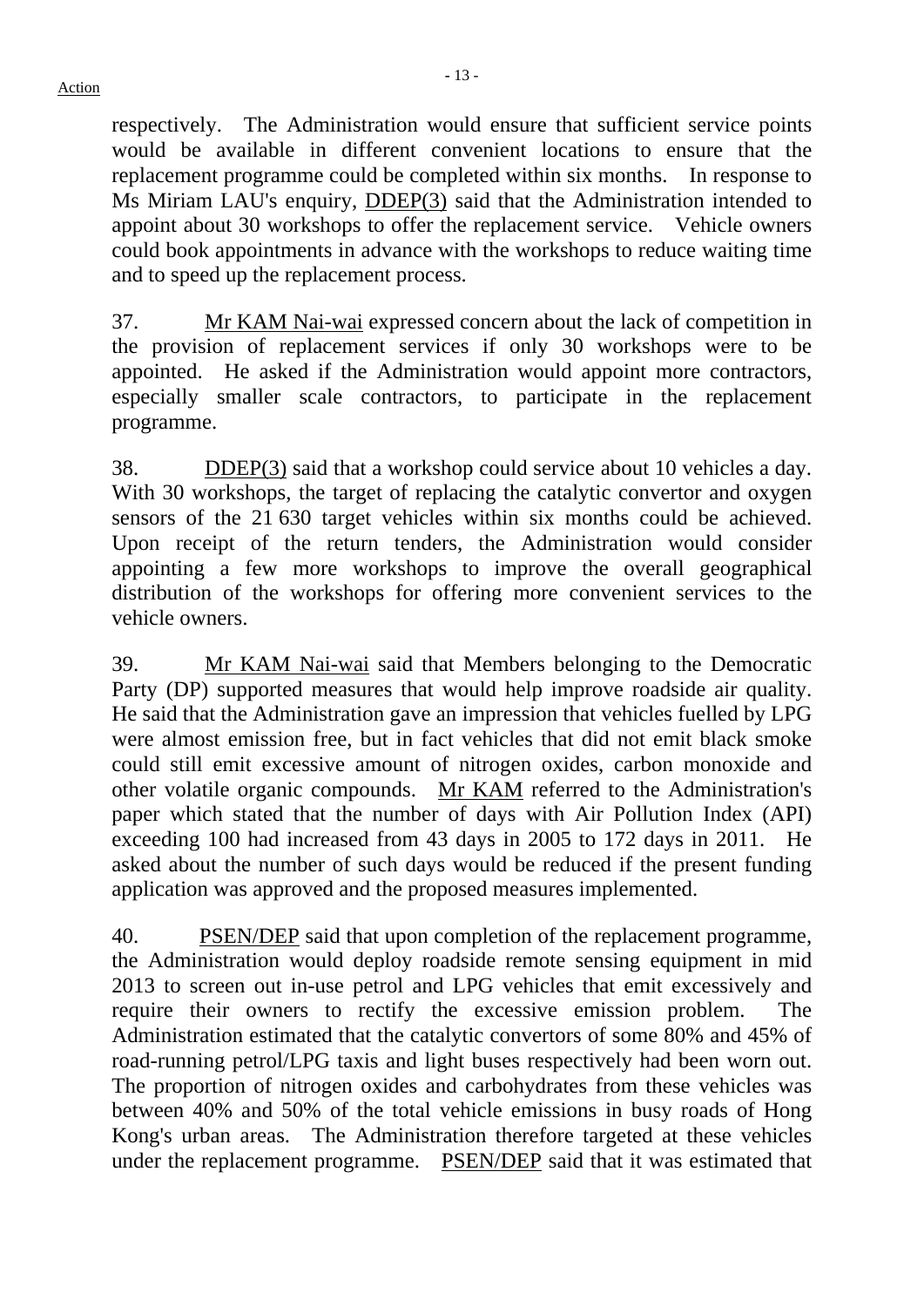upon completion of the replacement programme and the installation of selective catalytic reduction (SCR) devices in Euro II and III franchised buses, roadside air quality would be substantially improved.

41. DDEP(3) supplemented that roadside air quality was affected by vehicular emissions and the ambient ozone concentration in the region. In the case of nitrogen oxides, which are the main cause of roadside API exceeding 100, about 80% of their emissions at the roadside were from franchised buses and from LPG taxis and light buses. The SCR retrofit to franchised buses and the replacement of the aged catalytic converters in LPG taxis and light buses should be effective in reducing significantly their emission of nitrogen oxides. If the regional ozone concentration did not deteriorate, it was likely that, with all these improvement measures, the roadside air quality should reach the 2004-05 level.

42. Ms Audrey EU said that the Administration should adopt the new Air Quality Objectives (AQO) after having completed the replacement programme and the deployment of remote sensing equipment. Pointing out that having 172 days with API exceeding 100 reflected a very serious level of air pollution, she asked what the situation would be like when measured by the new AQO after completion of the replacement programme. Noting that five remote sensing teams would be deployed to different locations in the territory to screen out in-use petrol and LPG vehicles that emit excessively, she asked when the deployment would be completed, and when the strengthened emission control measures mentioned in the Administration's paper would be implemented. Ms EU remarked that although the community generally supported measures that would improve air quality, controversy would be expected if the relevant legislative amendments involved the sanction of cancellation of vehicle licence. She reminded the Administration to allow sufficient time for public consultation.

43. DDEP(3) said that the new AQO was more stringent than the existing standards, especially in the limit for nitrogen dioxide. To meet the new AQO for nitrogen dioxide, apart from replacing catalytic converters and oxygen sensors of taxis and light buses and retrofitting Euro II and III franchised buses with SCRs, other measures would have to be implemented in parallel such as phasing out old polluting vehicles. In line with the existing Smoky Vehicle Control Programme, vehicles screened by remote sensing equipment as emitting excessively would be required to be repaired and to pass an advanced emission test done with the aid of a chassis dynamometer at a designated vehicle emission testing centre to ascertain the effectiveness of the repair. PSEN/DEP said that the Administration was making preparation for the installation and operation of dynamometers at designated vehicle examination centres for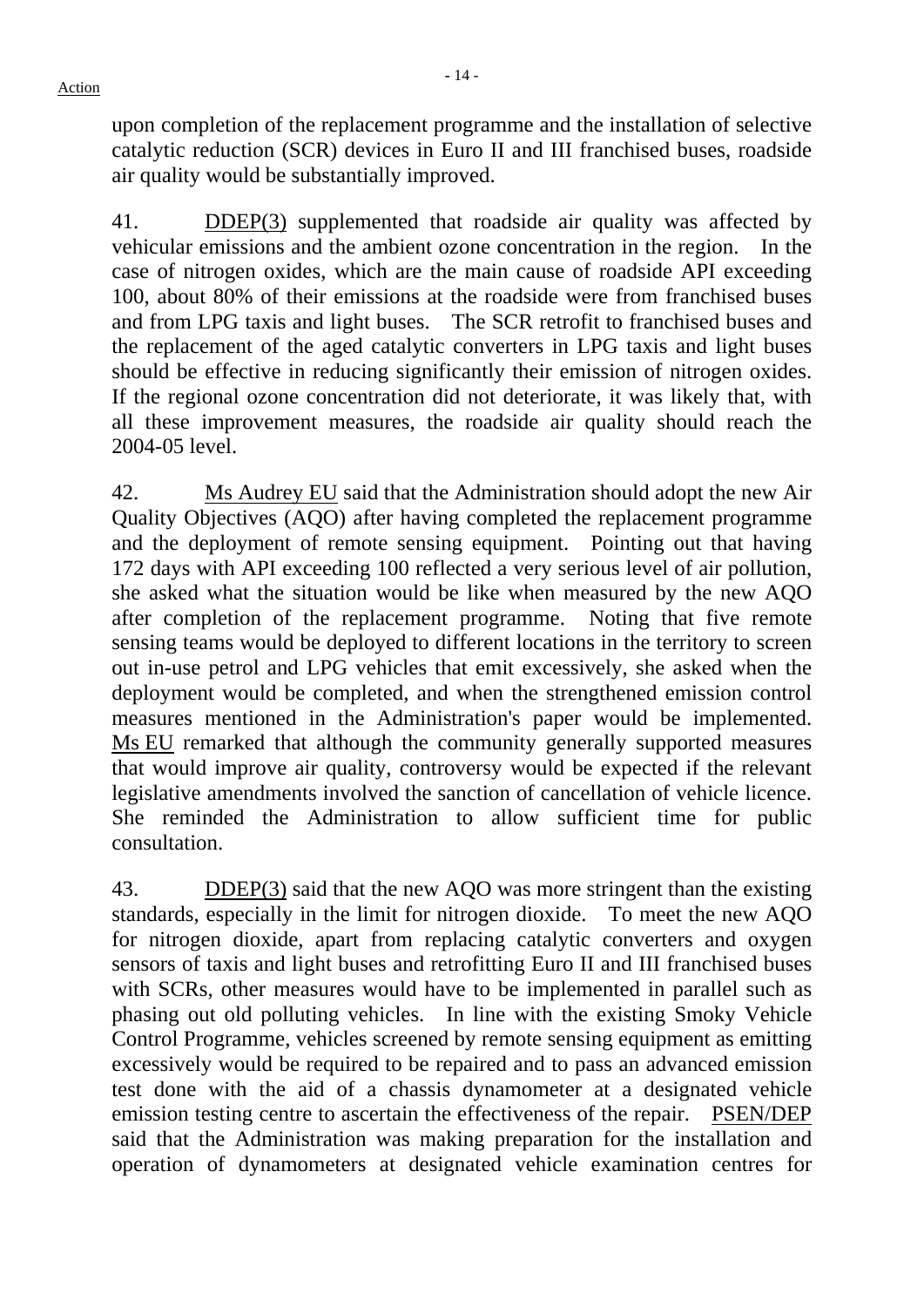44. Regarding the implementation timeframe, DDEP(3) advised that taking into account the time required for public consultation, setting up of vehicle examination centres, procurement and installation of testing equipment, the advanced emission test could be incorporated into Transport Department's roadworthiness examination in about four years' time. Ms Andrey EU urged the Administration to expedite this area of work, and considered that it would be more effective to have the new legislation, the replacement programme and the new emission examination requirement for taxis and light buses to be in place in one go. PSEN/DEP and the Senior Engineer (Vehicle Safety) said that EPD was working closely with the Transport Department to implement the proposed strengthened emission control measures. However, necessary lead time was required for the legislative amendments, the creation of posts and the setting up of the test centres. PSEN/DEP added that with the deployment of remote sensing equipment, vehicles with excessive emission could be spotted and rectifications made. This arrangement would already bring immediate improvement to roadside air quality.

45. Mr CHAN Kam-lam said it was less than 10 years ago that the Administration encouraged replacement of diesel and petrol taxis and light buses with LPG ones through subsidies, claiming that the replacement programme would reduce respiratory suspended particles and sulphur oxide compounds. However, these LPG vehicles were now found to have nitrogen oxides emission problems that required public subsidies to replace polluting component parts. He queried whether the previous policy of promoting replacement of diesel taxis and light buses with LPG ones was justified, and whether the current proposal would conceal the policy mistake. On the other hand, the taxi and light bus trades were concerned that the proposed one-off replacement subsidy scheme was a precursor of introducing more stringent vehicle emission control measures. Mr CHAN also mentioned that some owners of LPG vehicles were discontented with the Administration putting the blame of roadside air pollution on them, despite the fact that their vehicles were well maintained and had passed annual roadworthy examinations.

46. PSEN/DEP said that roadside pollution was caused by a number of air pollutants from different sources, and efforts were being made to reduce their emissions to improve air quality. DDEP(3) added that replacing diesel taxis and light buses with LPG ones was an essential step to improve roadside air quality, because LPG vehicles were more environmentally-friendly (emitting virtually no particulates and significantly less nitrogen oxides) than their diesel counterparts not only with the technology in early 2000s, but they also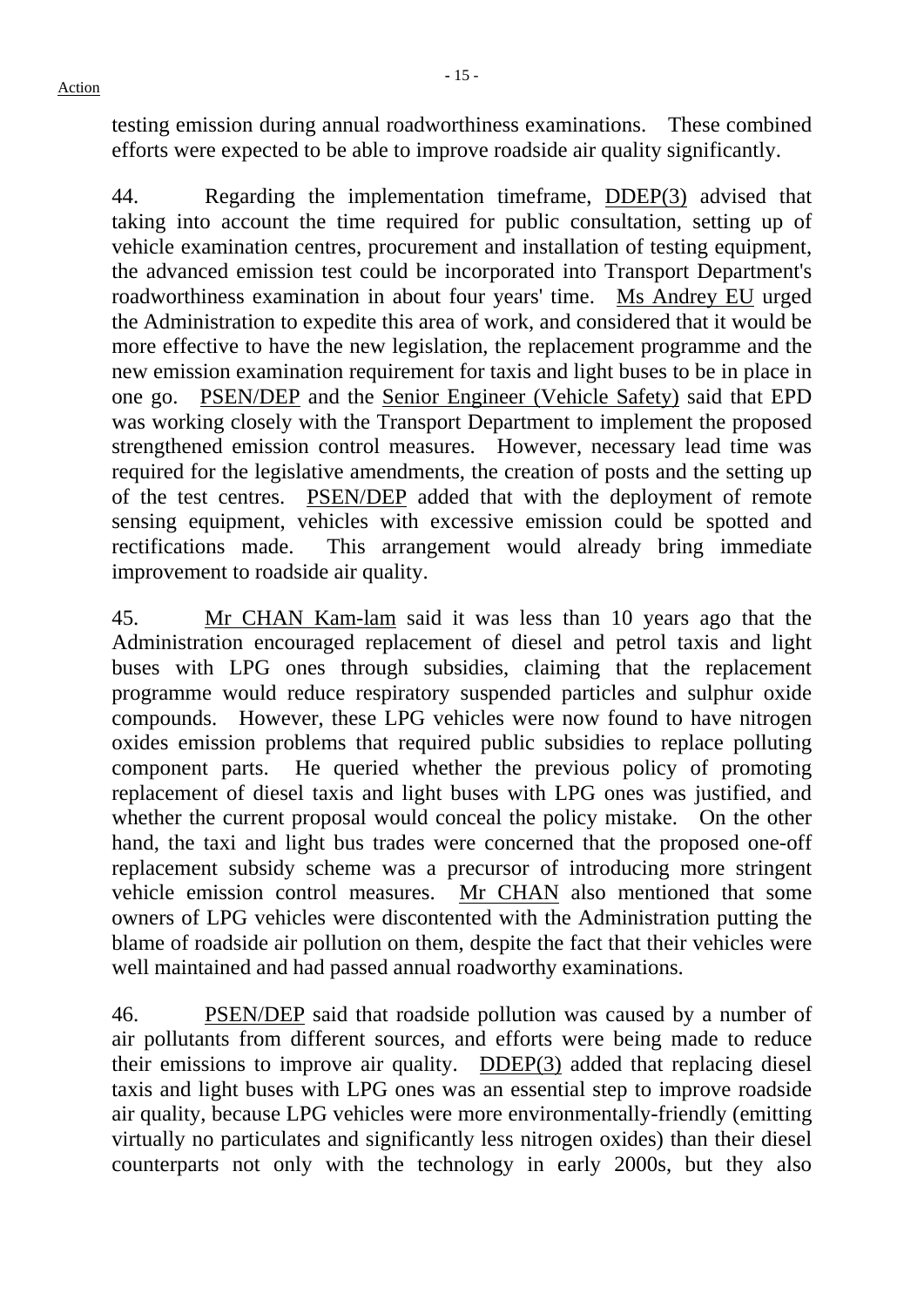out-performed the more advanced Euro V diesel vehicles available presently, whose nitrogen oxides emission was two to five times of that of their LPG counterparts. LPG vehicles were installed with three-way catalytic converters which were effective in reducing nitrogen oxides emission, but they needed replacement when their efficiency had been depleted over use. As nitrogen oxides was not visible, it was necessary to detect worn-out converters using remote sensing equipment and dynamometers. The current funding proposal would help raise LPG vehicle owners' awareness of the need to replace these component parts regularly. The installation of remote sensing equipment would enable the Government to identify vehicles with excessive emission for taking rectification actions.

47. DDEP(3) further commented that irrespective of their fuel types, vehicles required regular and proper maintenance to keep their emissions at a normal level and LPG and petrol vehicles were no exception. The proposed provision of a one-off subsidy for replacement of catalytic converters and oxygen sensors in taxis and light buses would help meet their owners to develop a habit of keeping their vehicle in proper maintenance.

48. Referring to paragraph 12 of the Administration's paper which suggested that \$17 million would be reserved as contingency to cater for, among other factors, increase in the number of eligible light buses, etc., Mr CHAN Kam-lam queried the need for the contingency provision as there was no plan to increase the number of light buses. PSEN/DEP explained that the contingency provision was needed to buffer for any unforeseen fluctuation in the price of the parts as well as the variation in the number of different models of eligible vehicles to cater for voluntary participation of newly replaced LPG vehicles.

49. Mr CHAN Kam-lam contended that the Administration's explanation was not valid, as the components of new vehicles did not required replacement. He said that keeping vehicles under regular and proper maintenance to reduce emission was the owners' responsibility. It was not appropriate to subsidize vehicle owners with public funds to replace polluting component parts; otherwise they would expect further financial support from the Government every time the parts were due for replacement. Besides, all of the 21 630 vehicles eligible for the proposed one-off subsidy should already be subject to annual roadworthy examinations; it would be a waste of resources if subsidies were provided for some of the vehicles that had just undergone regular maintenance, or replaced. He suggested that in such circumstances, owners should be allowed to retain the subsidy to spend on the necessary servicing, say 18 months later, when the catalytic converters and oxygen sensors were due for replacement.